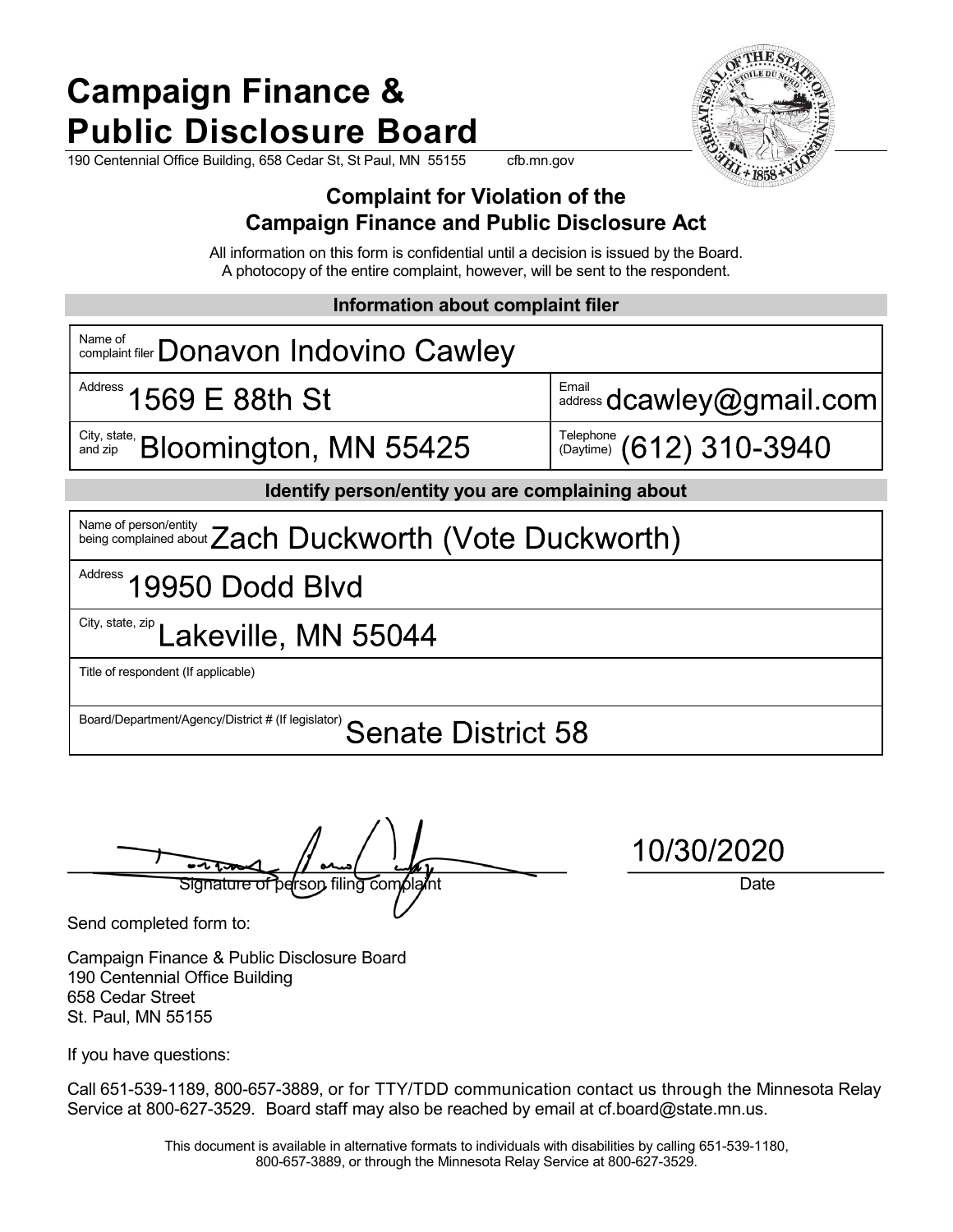Give the statutory cite to the section of Chapter 10A, Chapter 211B,  $\frac{10A.13}{10A.27}$ ,  $\frac{10A.18}{10A.27}$ <br>or Minnesota Rules you believe has been violated:<br>You will find the complete text of Chapter 10A, Chapter 211B, Give the statutory cite to the section of Chapter 10A, Chapter 211B,  $\,$  10A.13, 10A.27, 10A.18<br>or Minnesota Rules you believe has been violated:

You will find the complete text of Chapter 10A, Chapter 211B, and Minnesota Rules chapters 4501 - 4525 on the Board's website at www.cfboard.state.mn.us.

### Nature of complaint

Explain in detail why you believe the respondent has violated the campaign finance and public disclosure laws. Attach an extra sheet of paper if necessary. Attach any documents, materials, minutes, resolutions, or other evidence to support your allegations.

| Please see attached |  |  |
|---------------------|--|--|
|                     |  |  |
|                     |  |  |
|                     |  |  |
|                     |  |  |
|                     |  |  |
|                     |  |  |

Minnesota Statutes section 10A.022, subdivision 3, describes the procedures required for investigating complaints. A full description of the complaint process is available on the Board's website.

Briefly, the Board will notify you when it has received your complaint. The Board must send a copy of the complaint to the respondent. Complaints and investigations are confidential. Board members and staff cannot talk about an investigation except as required to carry out the investigation or to take action in the matter. After the Board issues a decision, the record of the investigation is public.

The law requires a complaint to go through two stages before the Board can begin an investigation: a prima facie determination and a probable cause decision. If the complaint does not pass one of the stages, it must be dismissed.

The Board has 10 business days after receiving your complaint to determine whether the complaint is sufficient to allege a prima facie violation of the campaign finance laws. If the Board determines that the complaint does allege a prima facie violation, the Board has 45 days to decide whether probable cause exists to believe a violation that warrants a formal investigation has occurred. Both you and the respondent have the right to be heard on the issue of probable cause before the Board makes this decision. The Board will notify you if the complaint moves to the probable cause stage.

If the Board determines that probable cause does not exist, the Board will dismiss the complaint. If the Board determines that probable cause exists, the Board will start an investigation. The Board will send you monthly updates regarding the status of the investigation. At the end of the investigation, the Board will offer you and the respondent the opportunity to be heard before the Board makes a final decision.

In most cases, the Board will issue findings, conclusions, and an order as its decision. For a spending or contribution limits violation, the Board can enter into a conciliation agreement with the respondent instead of issuing findings, conclusions, and an order. The Board's final decision will be sent to you and posted on the Board's website.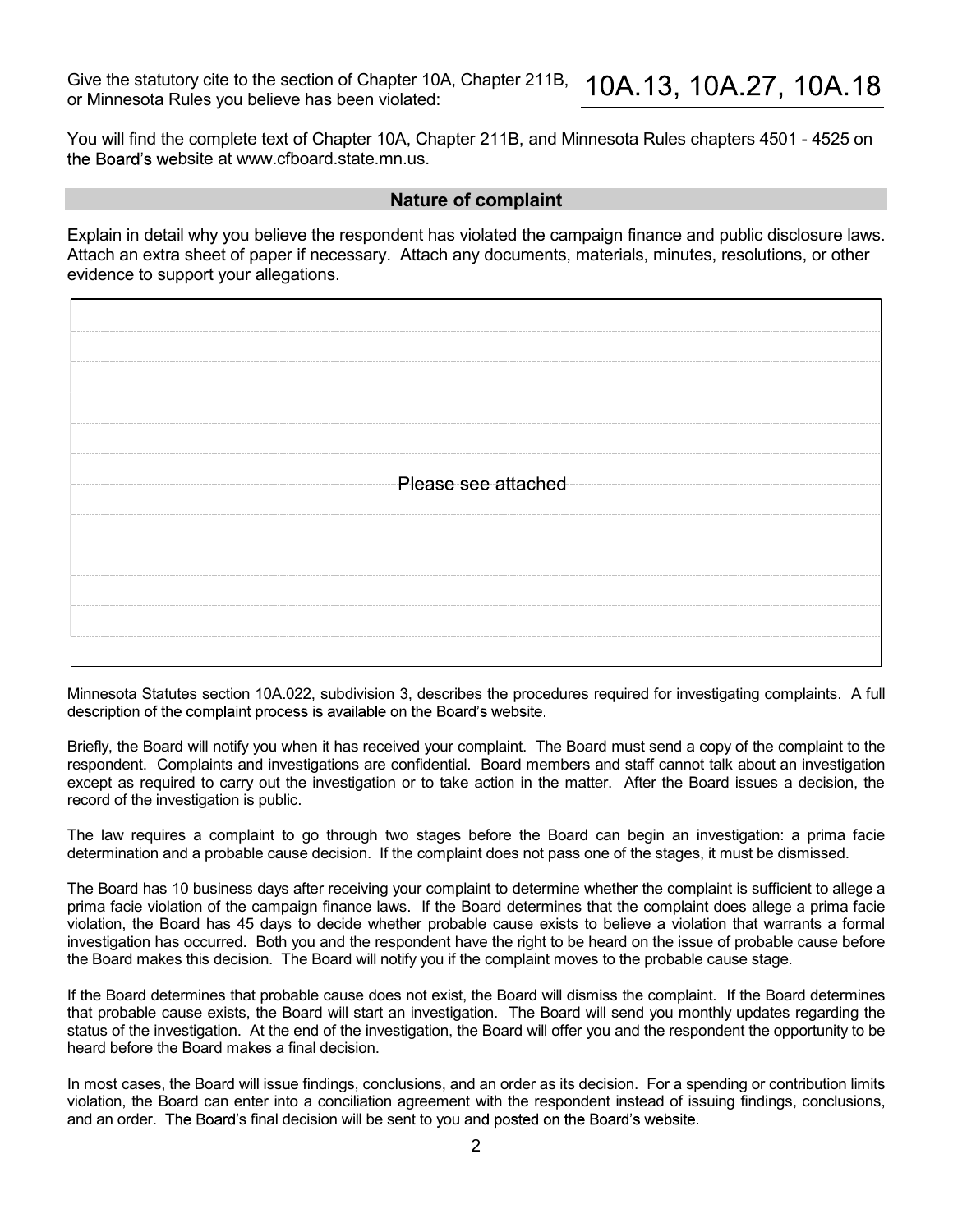### **Complaint Against Zach Duckworth for Violation of the Campaign Finance and Public Disclosure Act**

Violations of 10A.27 (9)

• Mr. Duckworth is running a Facebook ad for Seth Lewis, a candidate for Illinois state house, which constitutes a contribution to another candidate from another state using campaign funds. (see attachment 1)

#### Violations of 10A.13

- Mr. Duckworth has not reported any spending on Facebook ads since June, despite evidence of spending in August, September, and October (see attachments 2, 3)
- Mr. Duckworth has not disclosed any spending on campaign filing fee.
- Mr. Duckworth held two events with costs, but disclosed no in-kind contributions, reimbursements, or event expenditures even though ice cream was known to have been served at least one of these events. (see attachments 4, 5)
- Mr. Duckworth has reported expenditures on sign printing, but not any spending or in-kind contributions for rebar, posts, and wood frames for aforementioned signs. (see attachment 6)

Violations of 10A.18

• Mr. Duckworth reports a single \$700 expenditure for his website with vendor Nationbuilder on 8/17/20, however according to records his website was created and being actively hosted since 8/19/2018. This disclosure is neither timely, nor matches up to the publicly available pricing plans for this vendor's services. (see attachment 7)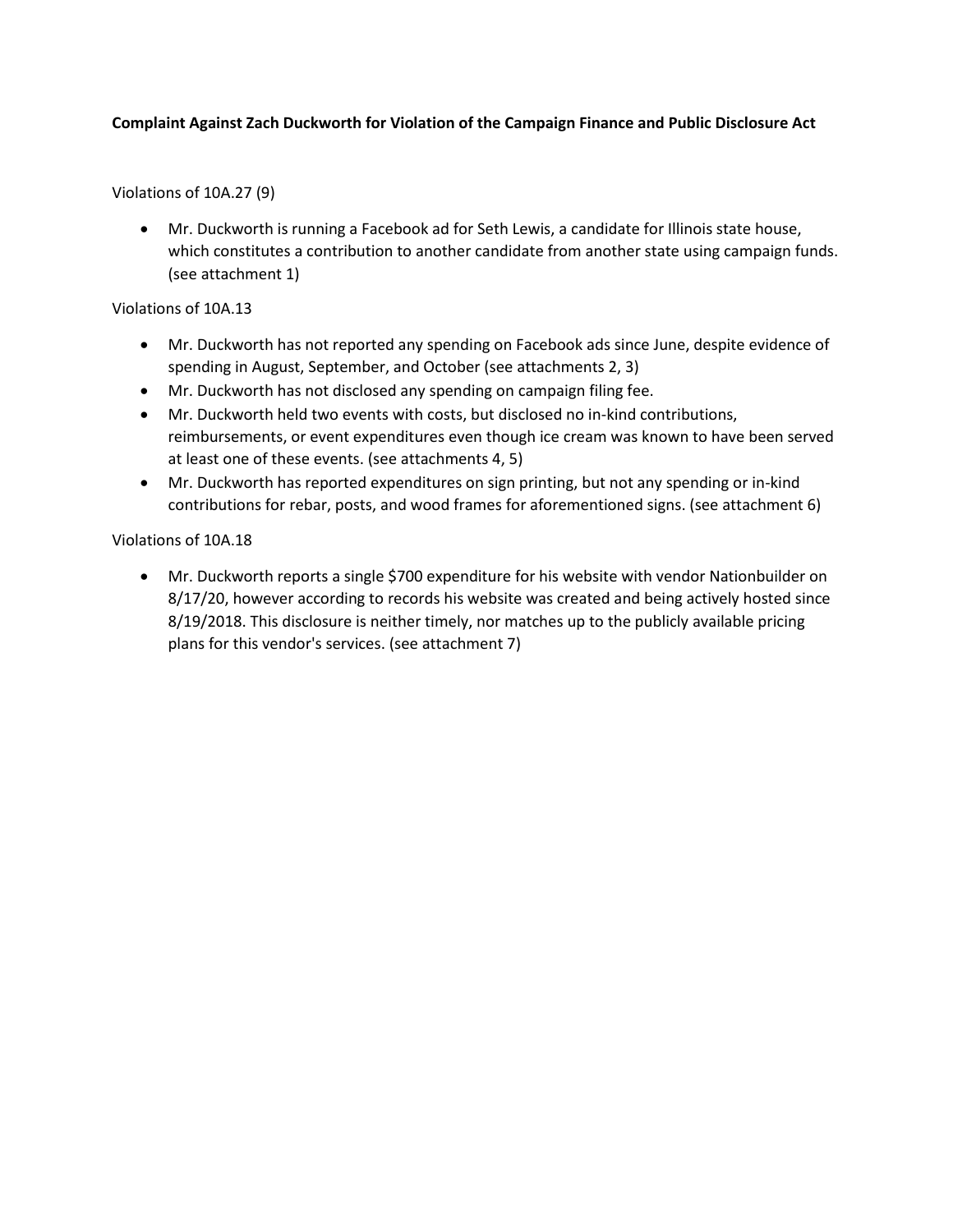Active Started running on Oct 26, 2020 ID: 393677601668834 щ



**Zach Duckworth For State Senate** Sponsored . Paid for by Vote Duckworth



VOTESETHLEWIS.COM Zach Duckworth For State Senate

**Learn More** 

 $\mathbf{\Omega}$ 

Amount spent (USD): <\$100

Potential Reach: 100K - 500K people  $\mathbf{r}$ 

**See Ad Details**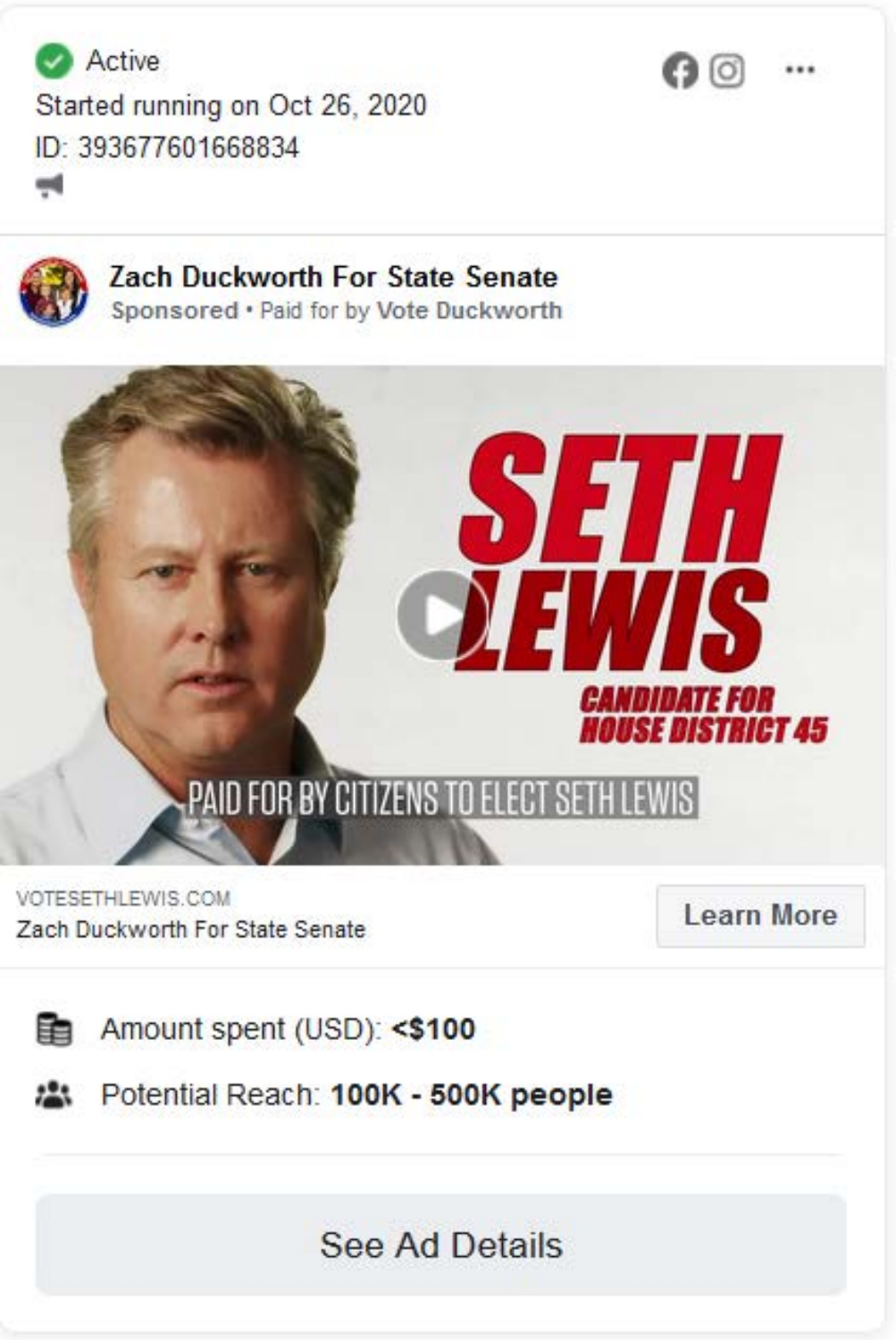Inactive Sep 15, 2020 - Oct 7, 2020 ID: 1454590578264025



**Zach Duckworth For State Senate** Sponsored . Paid for by Vote Duckworth

As a small business owner I know first hand just how challenging it's been to navigate the COVID-19 situation that we find ourselves in. We went from a roaring economy to almost a complete standstill. Now the focus needs to be on how do we allow those businesses to continue to open in a way that's safe, but allows them and their employees to earn a living and provide for their families

 $\mathbf{\Omega}$ 

 $...$ 





### **See Summary Details**

**Search Results** 

### **Summary Data**

Advertisers often use the same image or video and text to create ad o dates, locations or budgets. This section contains the collective data

### **Amount Spent**

The estimated total money this advertiser spent on these ads. Learn more

图 Amount Spent \$2.5K - \$3K (USD)

### **Impressions**

The number of times these ads were seen on a screen. This may include multiple views by the same people. Learn more

**O** Impressions

100K - 125K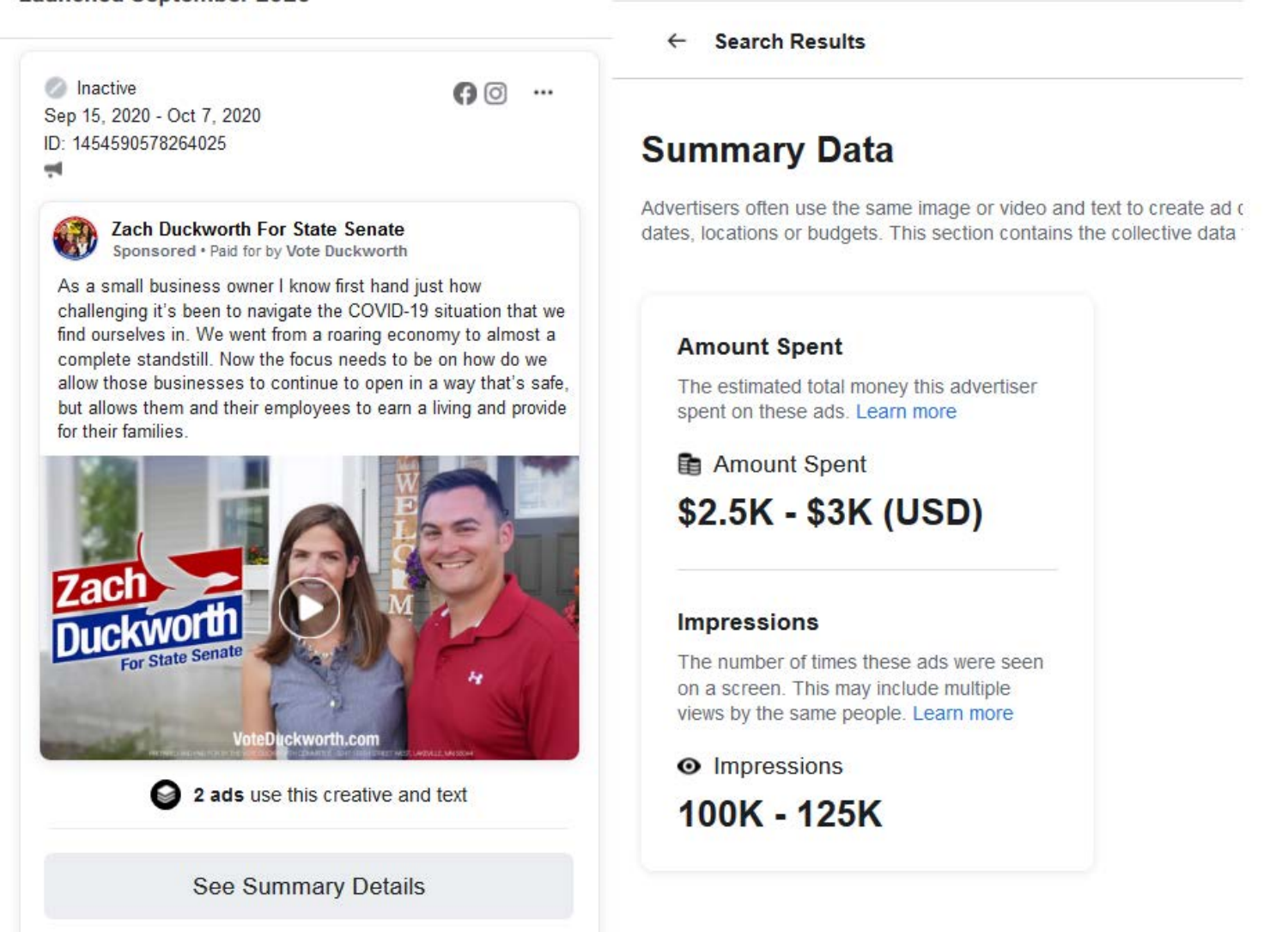Active Started running on Sep 8, 2020 ID: 1181462355568475 м¢

Zach Duckworth For State Senate Sponsored . Paid for by Vote Duckworth

It's absolutely critical that we ensure that folks with pre-existing conditions have the coverage that they need and are entitled to.



WWW.VOTEDUCKWORTH.COM Zach on Pre-Existing Conditions **Learn More** 

 $\mathbf{\Omega}$ 

Amount spent (USD): \$400 - \$499 鼬

Potential Reach: 1K - 5K people

**See Ad Details** 

Laulicieu Julie Zuzu

**Inactive** Jun 10, 2020 - Jun 14, 2020 ID: 2765522916891604 ÷

### **Zach Duckworth For State Senate**

Sponsored . Paid for by Vote Duckworth

Answering the Call - leadership and serving our community come naturally to Citizen Soldiers in the Minnesota National Guard. Support Zach in bringing those qualities to the State Capitol. #VoteDuckworth #JoinTheFlock



Use of military rank, job titles, or photographs in uniform does not imply endorsement by the Department of Defense, US Army, or Minnesota National Guard

**Inactive** Jun 10, 2020 - Jun 14, 2020 ID: 891051871402058 чq



G)

...

Zach Duckworth For State Senate Sponsored . Paid for by Vote Duckworth

It's been a whirlwind of a week between the fire department, National Guard, and school board, but I couldn't think of a better way to end it than by congratulating this year's graduates. It's our responsibility to set a positive example while serving the next generation and positioning them for success. It's about our kids, their education, and the future - together, with the right leadership, we can bring about the change we desire. Congrats Class of 2020!!



i. Amount spent (USD): \$500 - \$599

Potential Reach: 50K - 100K people

...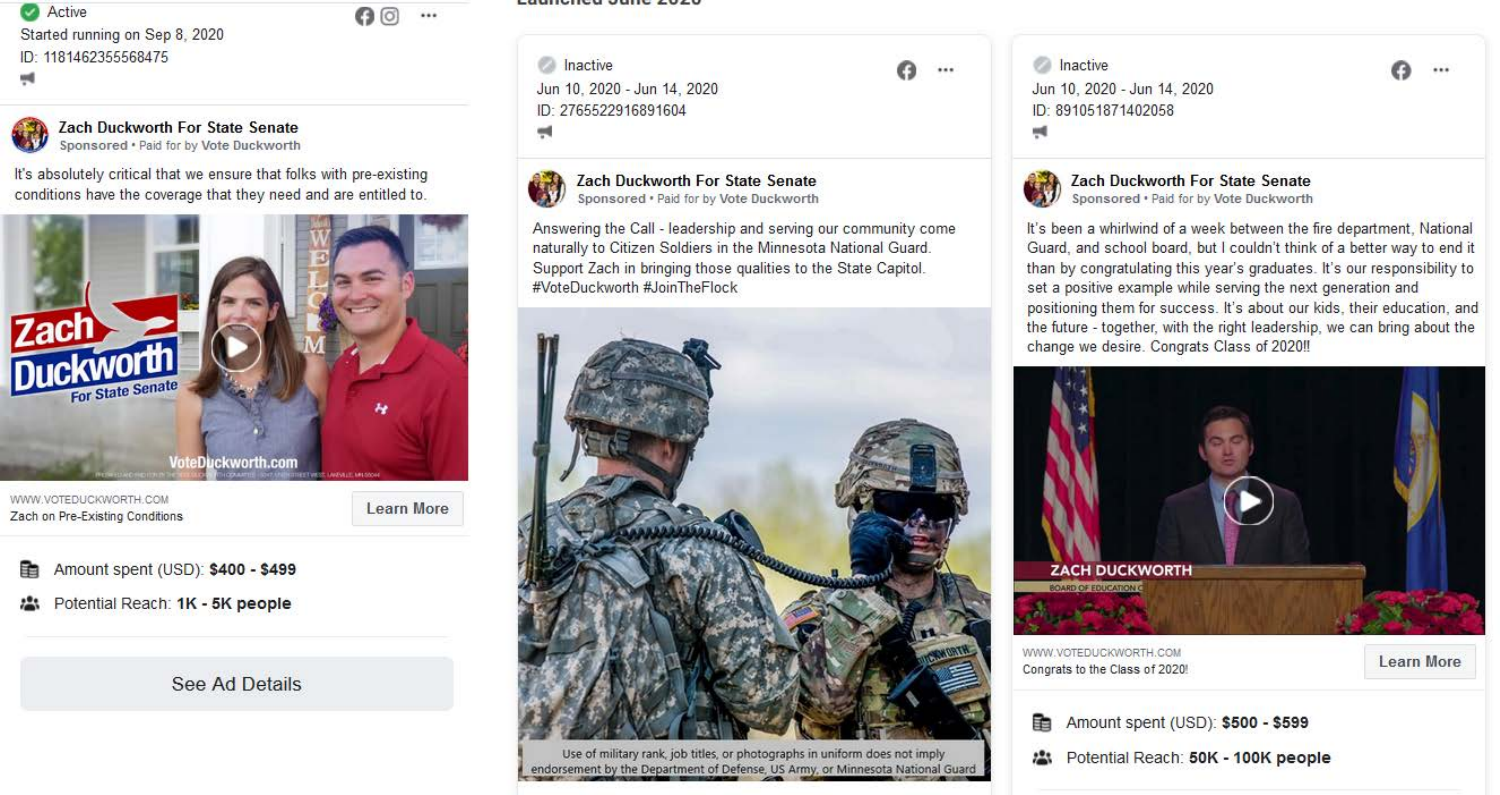Open house today at the Ducks to meet and greet Minnesota State Senate candidate Zach Duckworth! If you know us you're invited! Stop by from 4-6pm!



Sunday, July 19th  $\triangleq 4:00PM - 6:00PM + 18164$  Ireglen Path, Lakeville

Enjoy Appetizers & Drinks, Meet Zach Duckworth, Candidate for State Senate, & Discuss Important Issues facing the 58th District.





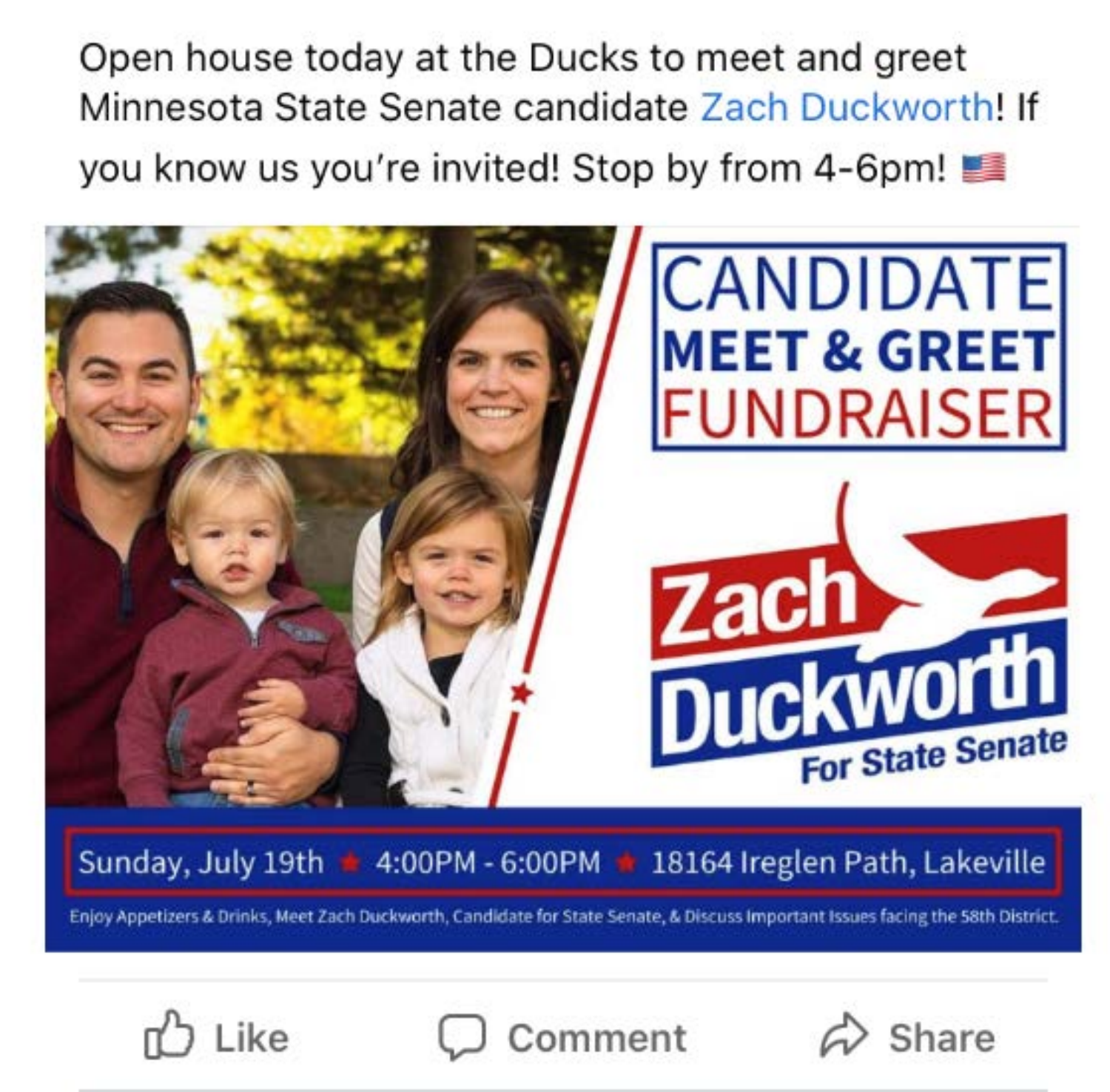

### **TODAY AT 1 PM CDT**

~Meet the Candidates Ice Cream Social





4 Comments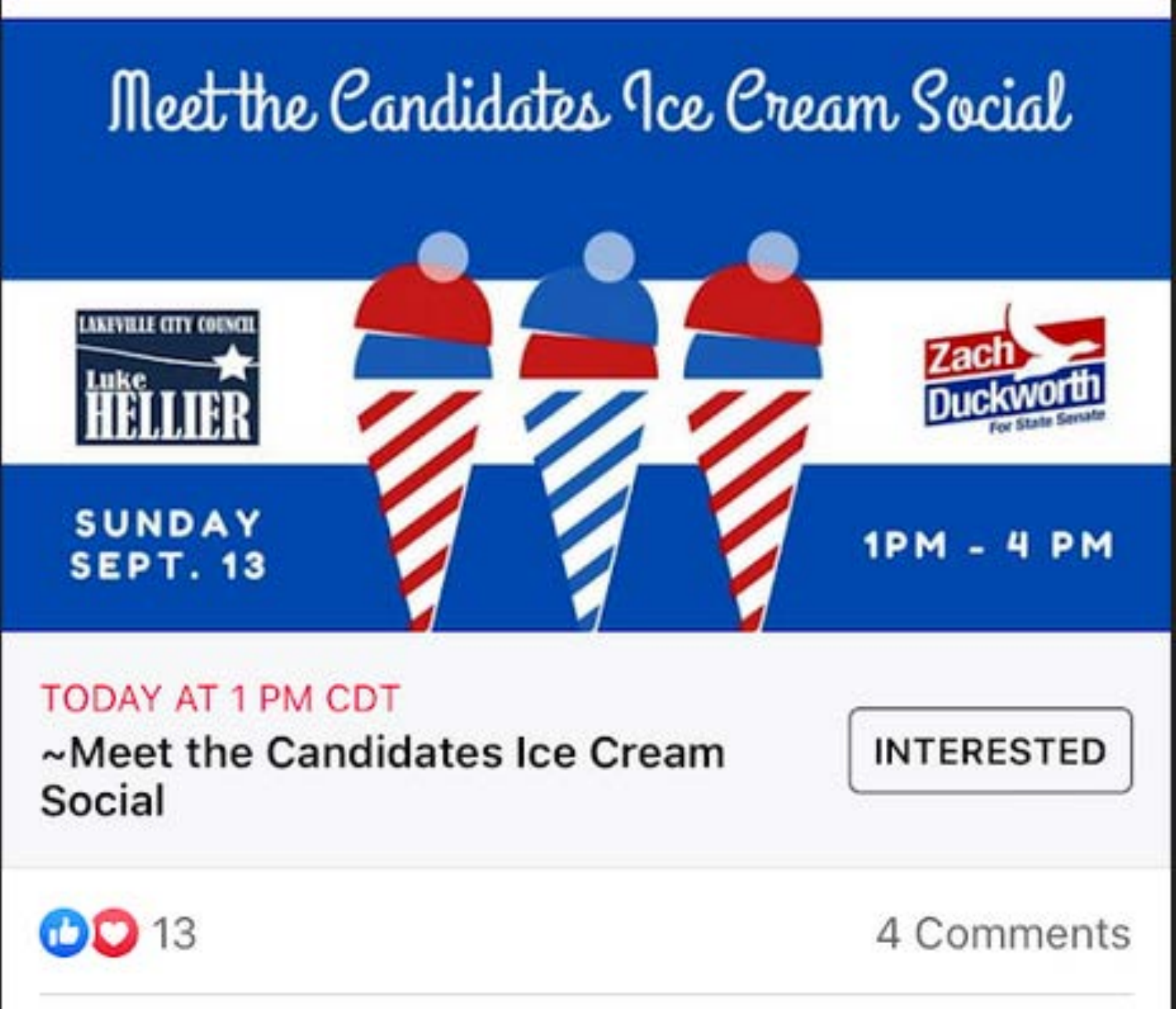